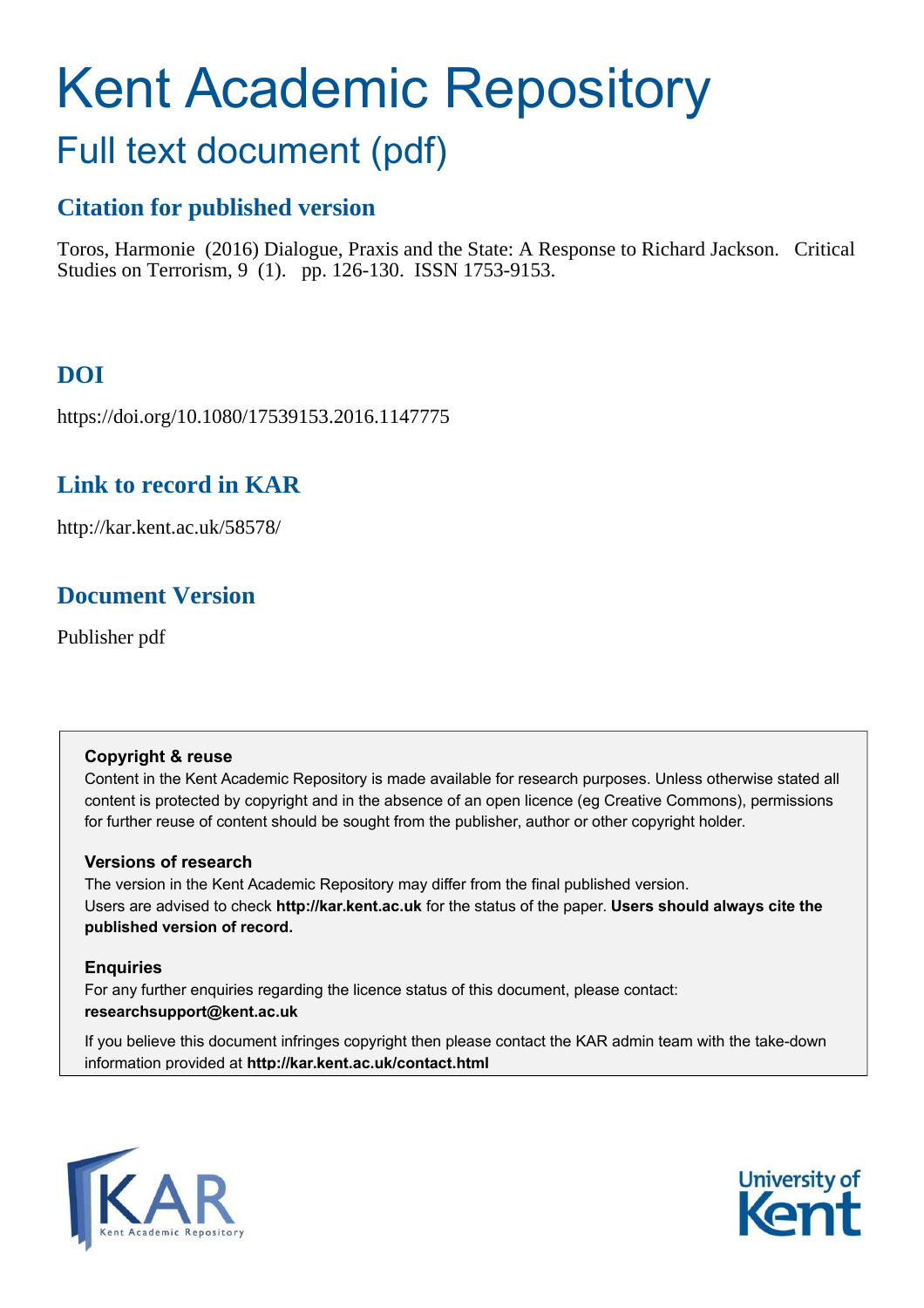



**Critical Studies on Terrorism**

**ISSN: 1753-9153 (Print) 1753-9161 (Online) Journal homepage:<http://www.tandfonline.com/loi/rter20>**

# **Dialogue, praxis and the state: a response to Richard Jackson**

**Harmonie Toros**

**To cite this article:** Harmonie Toros (2016) Dialogue, praxis and the state: a response to Richard Jackson, Critical Studies on Terrorism, 9:1, 126-130, DOI: [10.1080/17539153.2016.1147775](http://www.tandfonline.com/action/showCitFormats?doi=10.1080/17539153.2016.1147775)

**To link to this article:** <http://dx.doi.org/10.1080/17539153.2016.1147775>

| a.<br>-<br>_<br>- |  |  |  |  |  |
|-------------------|--|--|--|--|--|
|                   |  |  |  |  |  |
|                   |  |  |  |  |  |
|                   |  |  |  |  |  |

Published online: 25 Apr 2016.



 $\overrightarrow{S}$  [Submit your article to this journal](http://www.tandfonline.com/action/authorSubmission?journalCode=rter20&show=instructions)  $\overrightarrow{S}$ 

**III** Article views: 160



 $\overrightarrow{Q}$  [View related articles](http://www.tandfonline.com/doi/mlt/10.1080/17539153.2016.1147775)  $\overrightarrow{C}$ 



[View Crossmark data](http://crossmark.crossref.org/dialog/?doi=10.1080/17539153.2016.1147775&domain=pdf&date_stamp=2016-04-25)<sup>で</sup>

Full Terms & Conditions of access and use can be found at <http://www.tandfonline.com/action/journalInformation?journalCode=rter20>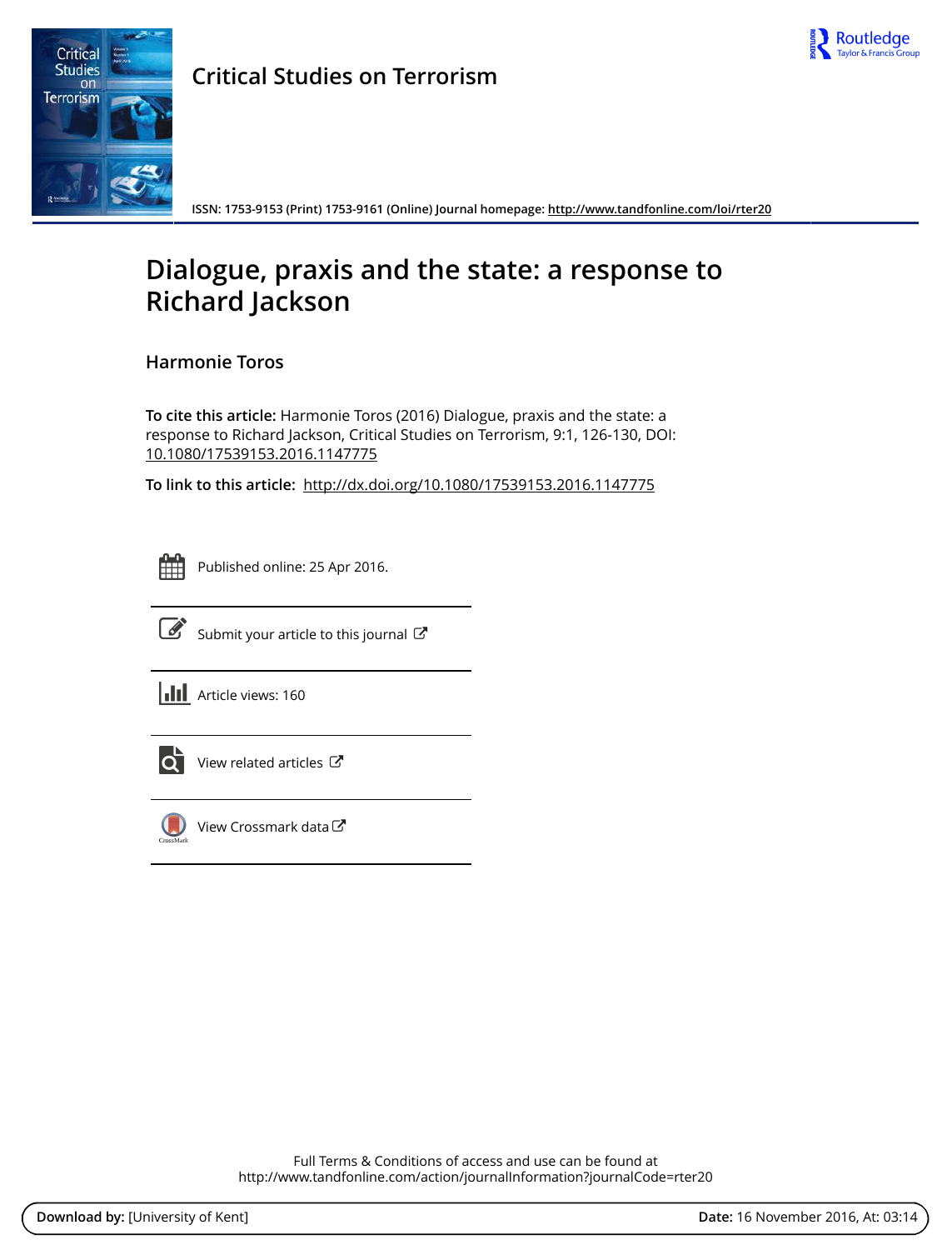#### COMMENT AND DEBATE

### Dialogue, praxis and the state: a response to Richard Jackson

#### Harmonie Toros

Conflict Analysis Research Centre, University of Kent, Canterbury, UK

Every time I take my seat on a plane on my way to meeting counterterrorism officials, I convince myself that Richard Jackson is wrong. This is potentially important work, necessary work for critical terrorism scholars if we are to have any hope of transforming current counterterrorism practices from the horrors he so accurately describes in this issue and elsewhere. On my way back, I am less certain. Was I drawn in? Was I seduced by the trappings of power, the flattery of being included into an "inner circle"? Is my work – regardless of its content – only being brought in to legitimise repressive state power? Have I sold out?

<span id="page-2-1"></span>I agree with much of Jackson's diagnosis of the impact agenda in higher education and its particularly nefarious repercussions for those of us working in the field of security. Based in the United Kingdom, where the "impact agenda" has become embedded in our work and, more worryingly, in the institutional evaluation of our work, the famous "so what" question asked about any research has gone from meaning "how does this contribute to knowledge?" to "how does this contribute to knowledge and how can it have relevance beyond academia, including in the policy world?" Many of us fear that there may come a dreadful day when the first question is marginalised in favour of the second. Just as worrying is the fact that there is little institutional discussion of the ethics of impact: How can this research hurt people if it is used by states or the private sector?

Unsurprisingly, I also agree with Jackson's analysis of the "monstrous global machine" of counterterrorism. I have read few things as harrowing as Ruth Blakeley and Sam Raphael's work on rendition (see [www.therenditionproject.org.](http://www.therenditionproject.org.uk) [uk\)](http://www.therenditionproject.org.uk), or the story of Omar Khadr, a Canadian citizen brought to Guantanamo aged 16 and imprisoned there for 10 years ([https://www.hrw.org/news/2012/10/25/omar](https://www.hrw.org/news/2012/10/25/omar-ahmed-khadr)[ahmed-khadr\)](https://www.hrw.org/news/2012/10/25/omar-ahmed-khadr). The state – whether in the Global North, South, East or West – cannot be assumed to be a benevolent agent seeking the security and welfare of its citizens and less still of human beings regardless of their nationality. It very often is not.

<span id="page-2-0"></span>I strongly disagree, however, on what we should do about it. That is, I agree that we should resist these logics of brutality, but believe that such resistance can go through an engagement with state power. This belief is based on two main points that I will argue out in this response. First of all, I will argue that there is a difference between policy-relevance and praxis, and that emancipation does not stand in opposition to praxis. Secondly, I have spent the past 10 years arguing in favour of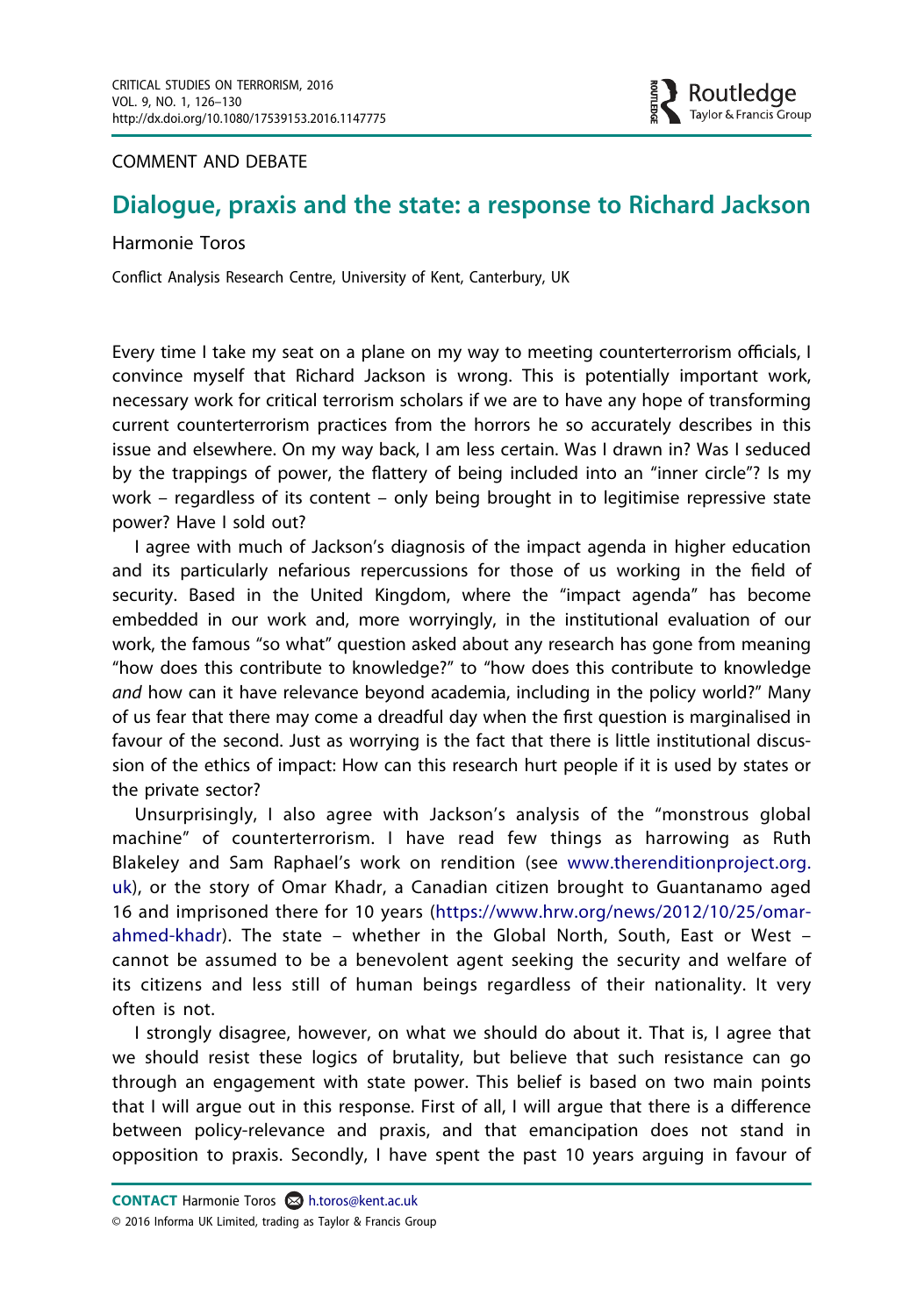<span id="page-3-3"></span><span id="page-3-1"></span>dialogue with violent actors – mainly non-state armed actors using terrorist violence – in the belief that all agents are capable of change and transformation. State actors are too; the arguments put forward on the advantages of negotiations and dialogue with non-state armed groups are directly applicable to state actors. There are certainly differences between state and non-state violent actors, differences that have a significant impact on how one should engage with state actors and the dangers of such engagement, but states should not be placed beyond the pale of dialogue. I would thus argue that the emancipatory aim at the heart of Critical Terrorism Studies (henceforth CTS) and the key inclusive practices of CTS make an engagement with the state possible and indeed necessary.

To contextualise my argument, it is important to give a brief account of my dialogue with military and civilian counterterrorism officials, which has focused around my research on negotiations and dialogue with non-state armed groups. Over the past year, it has developed in meetings, lectures on NATO courses on counterterrorism, and in a report I was commissioned by the NATO Centre of Excellence Defence Against Terrorism on the potential advantages for NATO of developing a conflict resolution approach to terrorism (Toros [2015](#page-5-0)). I have finally met some of the "experts" that CTS has warned me about. Those I have met form a disparate group of people: full-time academics from reputable universities, research fellows in (often state-affiliated) think tanks, retired military, as well as consultants with multiple governmental and nongovernmental hats and unclear allegiances.

So why do I believe CTS scholars can pursue their emancipatory agenda by becoming part of this at times dubious group of "experts"?<sup>[1](#page-5-1)</sup> Jackson in his contribution here juxtaposes "the contrasting aspirations for policy relevance and access to power, and CTS's commitment to emancipation and critical distance." I would argue that this is setting the question in too stark a manner. If that is indeed the only choice we have, most CTS scholars would no doubt choose emancipation and critical distance. What is missing from this equation however is praxis, which Jackson reserves for his discussion of the need for CTS scholars to engage with resistance movements. But can we not engage in praxis with state actors? Would such an attempt automatically fall into the category of "policy relevance" and seeking "access to power" and the mercenary sale of our "expertise" for state interests?

<span id="page-3-2"></span>I would argue here that praxis in the form of immanent critique and the search for fissures and internal contradictions is possible with state actors and not only in opposition to them. Max Horkheimer (and indeed David Bowie) remind critical theorists that social reality is always pregnant with change: "Man can change reality, and the necessary conditions for such change already exist" [\(1982,](#page-5-2) 227 fn 20). Thus, the global counterterrorism regime run by states is "deeply anti-emancipatory, anti-human, and regressive" and certainly does not fit the definition of emancipation adopted by CTS, but this does not exclude states and state actors from having fissures or internal contradictions through which we can foster and promote change.

<span id="page-3-0"></span>On the contrary, state violence and the propensity to choose violent responses to what it labels "terrorism" are precisely why we should be seeking the fissures and internal contradictions within state institutions and among state actors. "Violent actors should not be excluded when seeking the fissures and contradictions that may pave the way for and contribute to transformation," I concluded in my book arguing in favour of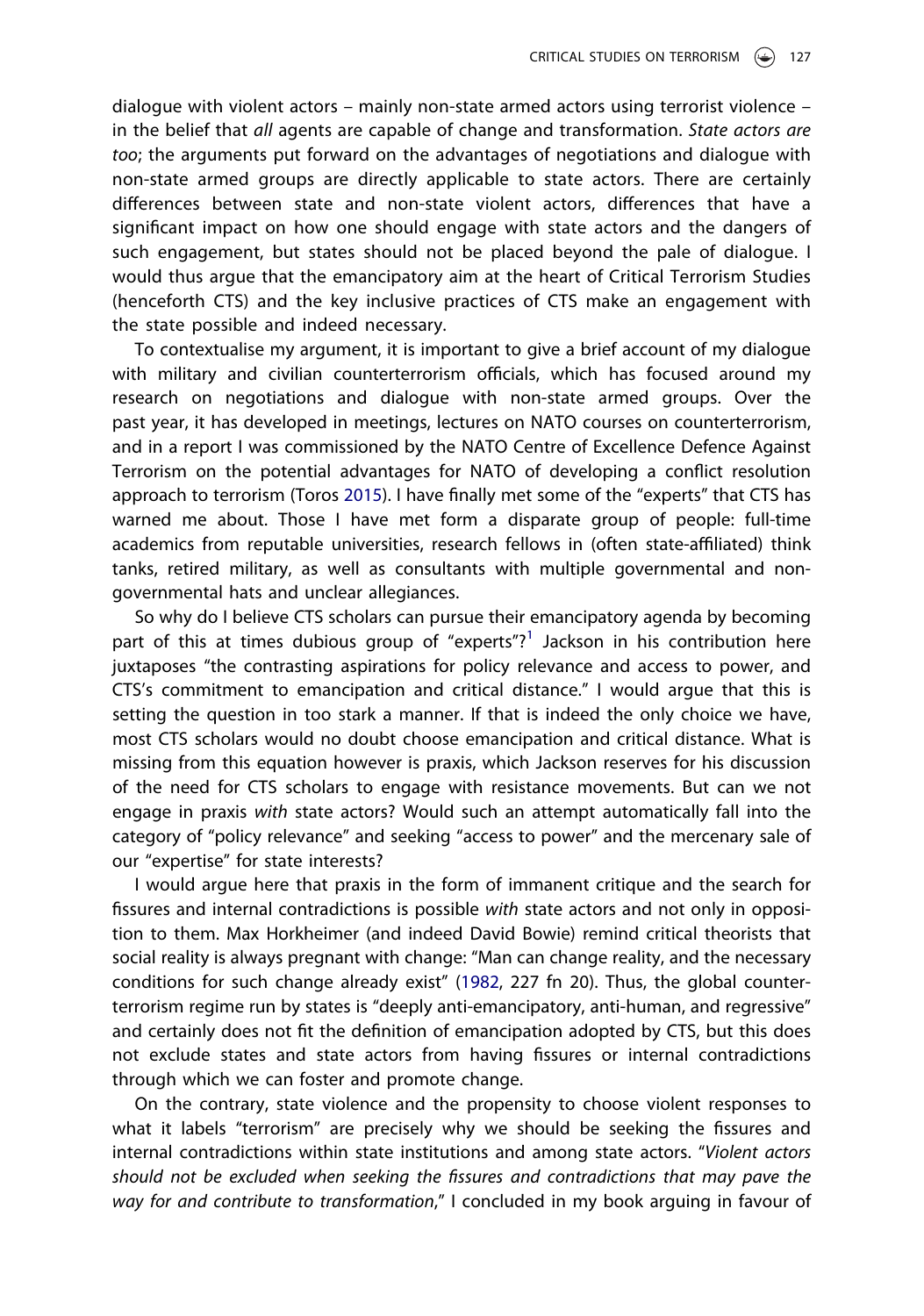dialogue with non-state armed groups using terrorist violence (Toros [2012,](#page-5-3) 29, emphasis original). Thus, it is our commitment to including  $all$  actors  $-$  even the most violent ones – into a dialogue that should push us towards talking to state actors.

Importantly, many of the arguments used in favour of talking with "terrorists" are relevant to why we should be talking to states (see also Gunning [2004](#page-5-4) among others). Three points in particular are worth raising. Firstly, talking to state actors about negotiations and dialogue offers them alternatives away from their current almost exclusive focus on violent responses. Just as the Irish Republican Army or the Palestinian Liberation Organization needed to be offered viable alternatives to violence to achieve their political goals, states need to be offered viable alternatives to achieve their political goals. To counter this, Jackson would likely argue that the political goals of states in the twenty-first century are "deeply anti-emancipatory, anti-human, and regressive." But is the whole state venture as such? Although I would agree that we can not assume benevolence of the state, should we be assuming malevolence? Are all aspects of the state anti-emancipatory?

<span id="page-4-0"></span>States include emancipatory and counter-emancipatory agendas. They are the source of repression and violence but also behind the welfare of millions who are educated, kept healthy, housed and at times fed by state institutions that work for greater social justice. I am employed also thanks to the state (although more and more at the direct expense of students) and, despite increasing pressures, I remain able to pursue an emancipatory agenda in my classes without any direct interference from the state. States are not unitary actors but composed of a multitude of institutions and within these of individuals, some of whom have a strong emancipatory agenda that brought them to work for the state in the first place. If we accept that states are capable of both emancipatory and counter-emancipatory projects, then dialogue can strengthen those emancipatory voices within the state, those arguing that social cleavages at the heart of "terrorism" need to be addressed and arguing against the most violent repressive practices of counterterrorism. So just as CTS argues that dialogue can strengthen the moderates in violent non-state armed groups, dialogue can also strengthen the moderates in violent states.

Finally, Jackson argues that states are at most paying lip service to critical scholars and use them to legitimise and perpetuate the "broader system of counterterrorism." This is again similar to the arguments put forward against dialogue and engagement with "terrorists," that they are using interlocutors to gain legitimacy, or to gain breathing space to rearm, etc. However, there are many practices of transformation and some of them can occur even though violent actors undertake a dialogue for strategic and counter-emancipatory aims. Indeed, the work of authors such as Thomas Risse ([2000](#page-5-5)) convincingly argues that states can often become entrapped and eventually socialised into new norms. Jon Elster [\(1995\)](#page-5-6) calls this the "civilizing process of hypocrisy."

To give a potential example of this from my work with state actors, I was amused and heartened recently when on a NATO "Defense Against Terrorism" weeklong course for military and civilian counterterrorism officials, the first lecture on approaches to counterterrorism was mine entitled: "Negotiating with Terrorists: A Policy Option?" It was followed by a lecture on military responses and one of legal responses. It was purely a scheduling question as I had to leave the little Bavarian village that hosts the NATO School earlier than the other lecturers. But for the 97 course attendees, the first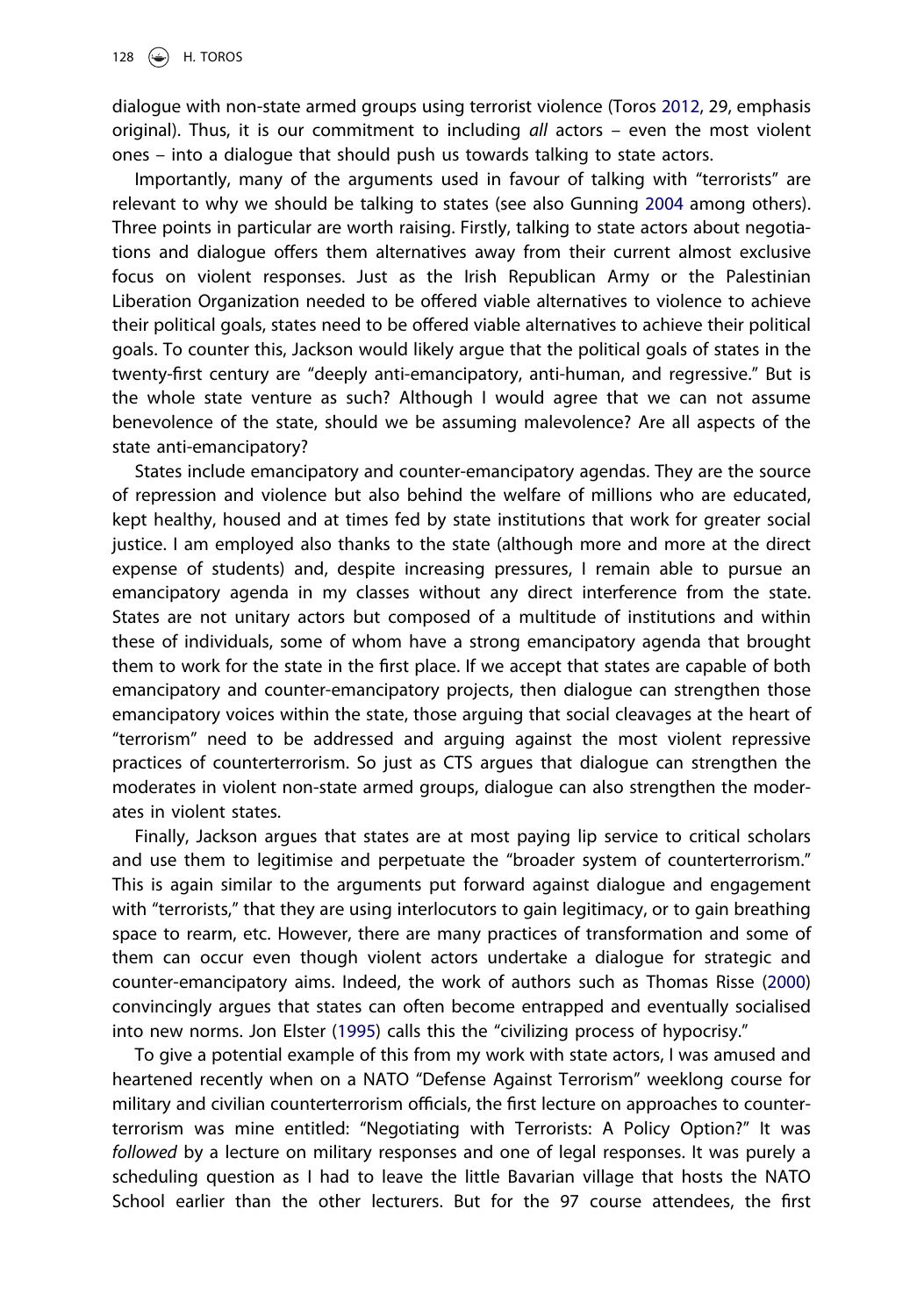counterterrorism approach they were introduced to was a potentially emancipatory one. This may have no impact whatsoever, but I was heartened by the attendees' engagement with the possibility for negotiations and by what appeared to be the normalisation of "talking to terrorists" as a potential policy option. This may have been the tiniest of fissures and having an emancipation-oriented scholar present to take advantage of it may be an example of praxis and indeed of resistance.

There are of course important differences between engaging with state and nonstate actors. However much CTS insists on the need to recognise the complexity of non-state actors, states are arguably more complex and more bureaucratised than non-state clandestine organisations. It is likely to be more difficult to have a direct impact on policy decisions, and any impact on specific individuals can more easily be lost within a structure like the state that is so attached to its (often violent) practices and intent on pursuing policies primarily aimed at its survival. But despite these caveats, I remain convinced that our commitment to emancipation and to inclusivity make an engagement with state actors an important avenue for praxis and resistance by CTS scholars.

<span id="page-5-1"></span>It requires great care and is likely to be a road filled with doubt and outright mistakes. I would venture that it requires a conscious decision from the outset of what one is intent on achieving. In my case, quite quickly I realised that my communication would have to be primarily strategic rather than primarily communicative to use Habermas' ([1984](#page-5-7)) distinction. Even with this knowledge, I had several aims I could choose from. Did I want to present my counterparts with cutting-edge research potentially at the expense of accessibility for this largely non-academic audience? Did I want to have "impact" – as in see my arguments (and my name) be referenced by officials as impacting their policy on counterterrorism? Did this mean I had to make arguments they wanted to hear, or in a language they were willing to take on? Did I want them to "like" me, so that I could be called back? Finally, did I want to use this opportunity to be an advocate for nonviolence and dialogue, potentially coming across as the tree-hugging peacenik that they could so easily ignore? Making this choice would affect not only what I said but how I said it.

<span id="page-5-7"></span><span id="page-5-6"></span><span id="page-5-4"></span>I chose the position of conflict resolution advocate. I decided that since I had been invited as one, I was most likely to be listened to if I took on this role. I have hesitated when asked to talk about other questions, such as typologies of terrorism and its history but have chosen to use these occasions to push forward the CTS agenda. In typologies, I speak of state terrorism, almost invariably excluded by other presenters I have seen so far. In the history of terrorism, I am encouragingly not alone in pointing out that "terrorism" is a label ascribed to very different types of violence over the past century often to serve political goals of the governing powers.

<span id="page-5-5"></span><span id="page-5-3"></span><span id="page-5-2"></span><span id="page-5-0"></span>That being said, I realise that I have modified my language and am not as forceful in my statements as I am in my lectures in university environments. I often stumble when my notes point me towards a strong denunciation of state violence, conscious that those in front of me are those often executing such actions. It is a mix of (no doubt misplaced) politeness, embarrassment, and fear of rejection that leads to this selfcensorship but also a calculation that I have to pick my battles if I want to have any chance of being heard. I want them to hear me when I speak of the potential for negotiations. To do this, I have to come across as a "reasonable" person they are willing